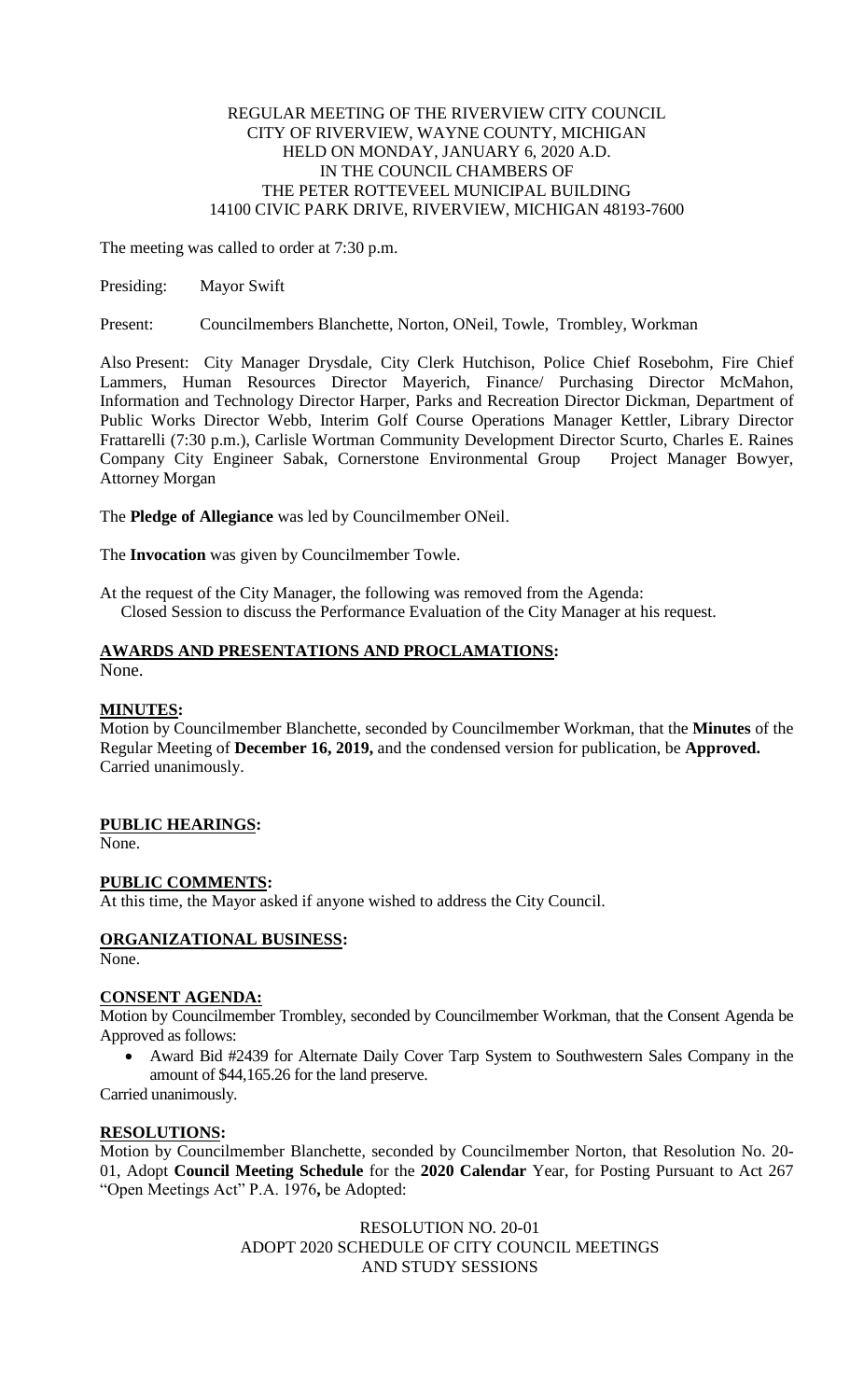- WHEREAS, that Notification of City Council Meetings of the Riverview City Council from January through December, 2020, shall be published pursuant to Act 267 "Open Meetings Act", P.A. 1976;
- WHEREAS, all regular meetings of the City Council will be held on the first and third Mondays commencing at 7:30 p.m. in the Council Chambers of the Riverview Municipal Building, 14100 Civic Park Drive, Riverview, Michigan 48193, with a Study Session commencing at 7:00 p.m. Such regular meetings shall be open to the public and persons present shall be afforded an opportunity to address the City Council in accordance with regulations and subject to time limitations as prescribed;

| January 6 and 21 (Tuesday)   | February 3 and 18 (Tuesday) |
|------------------------------|-----------------------------|
| March 2 and 16               | April 6 and 20              |
| May 4 and $18$               | June 1 and 15               |
| July 6 and 20                | August 3 and 17             |
| September 8 (Tuesday) and 21 | October 5 and 19            |
| November 2 and 16            | December 7 and 21           |

- WHEREAS, in addition to the foregoing, the City Council shall meet in Study Session for the purpose of reviewing written reports and oversee technical or procedural matters affecting the conduct of City affairs. Such meetings are held on the second Monday (and fourth Mondays, if requested by Mayor or City Manager), in the Council Conference Room in the Municipal Building commencing at 7:00 p.m. and open to the public; and
- WHEREAS, persons present will be invited to speak after the departmental reports have been reviewed, unless such person advises the Presiding Official at the commencement of the meeting of their desire to speak on a matter then being reported to the Council. Other matters not germane to the committee work of the Council may not be addressed except by suspension of the rule by majority vote of the Committee.
- AYES: Mayor Swift, Councilmembers Blanchette, Norton, ONeil, Towle, Trombley, Workman NAYS: None.

EXCUSED: None.

ADOPTED this 6<sup>th</sup> day of January, 2020.

ATTEST:

Andrew M. Swift, Mayor

I, Cynthia M. Hutchison, duly authorized City Clerk of the City of Riverview, do hereby certify the foregoing to be a true resolution adopted by the Riverview City Council at their regular meeting held on January 6, 2020.

 $(S E A L)$ 

Cynthia M. Hutchison, City Clerk

\_\_\_\_\_\_\_\_\_\_\_\_\_\_\_\_\_\_\_\_\_\_\_\_\_\_\_\_\_\_\_\_\_\_\_\_

\_\_\_\_\_\_\_\_\_\_\_\_\_\_\_\_\_\_\_\_\_\_\_\_\_\_\_\_\_\_\_\_\_\_\_\_

Motion by Councilmember Elmer Trombley, seconded by Councilmember Workman, that Resolution No. 20-02, Adopt **Schedule** of City **Commission** and **Board Meetings** for **2020 Calendar Year,**  pursuant to Act 267 "Open Meetings Act" PA. 1976**,** be Adopted as amended.

#### RESOLUTION NO. 20-02 ADOPT SCHEDULE OF CITY COMMISSION AND BOARD MEETINGS FOR 2020 CALENDAR YEAR

- WHEREAS, that Notification of City of Riverview Commission, Board and Committee Meeting Schedule from January through December, 2020, shall be posted pursuant to Act 267 "Open Meetings Act", P.A. 1976;
- WHEREAS, all regular meetings of the Commission, Board and Committee will be held in the City Hall Conference Rooms as noted below. Such regular meetings shall be open to the public and persons present shall be afforded an opportunity to address the Commission, Board or Committee in accordance with regulations and subject to time limitations as prescribed;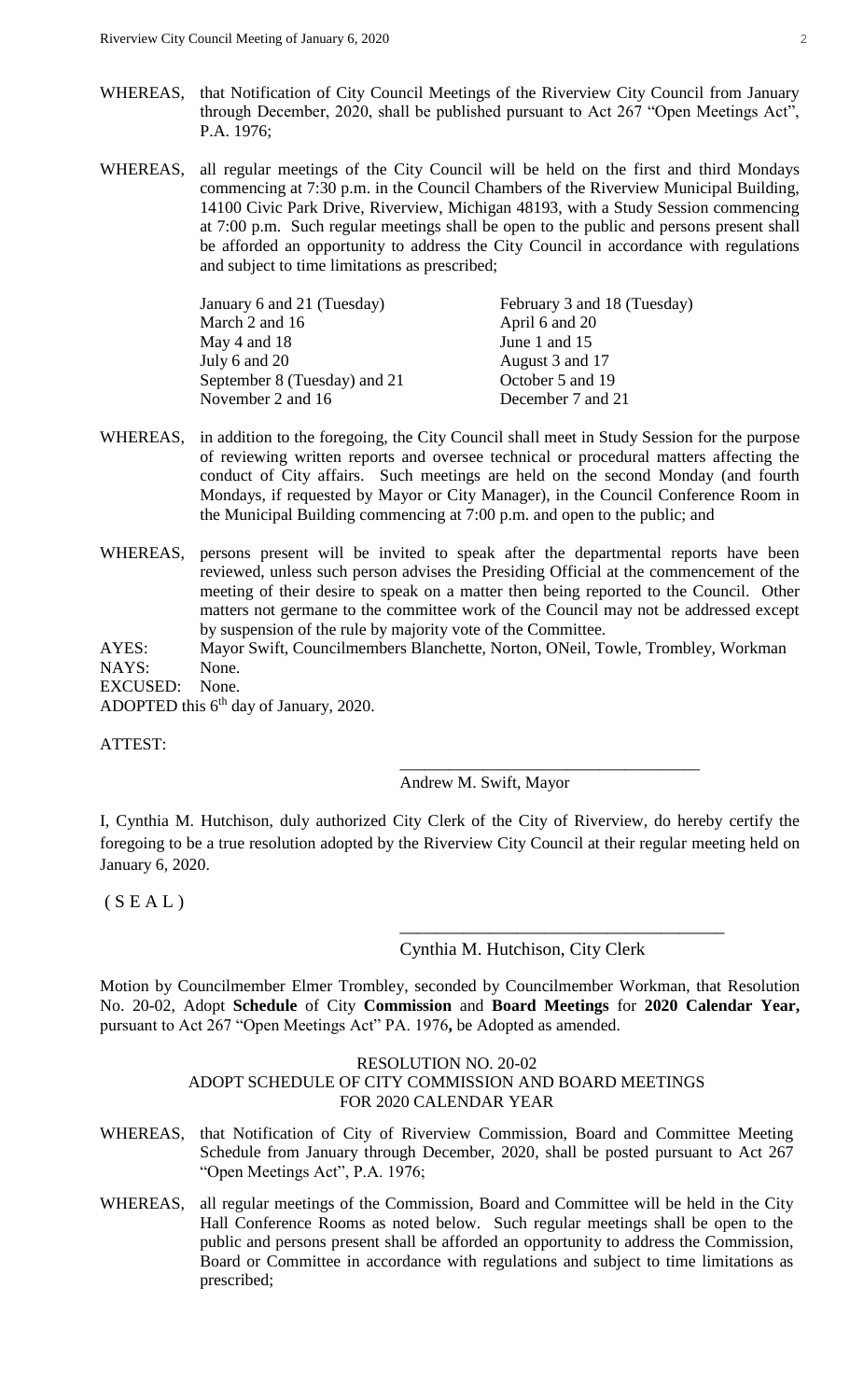| BOARD/COMMISSION/COMMITTEE                                      | <b>MEETING DATE/DAY</b>                                  | <b>TAKES PLACE</b>             | <b>TIME</b>   |
|-----------------------------------------------------------------|----------------------------------------------------------|--------------------------------|---------------|
| Ad Hoc Audit Committee                                          | 2nd<br>Monday                                            | Annually                       | 6:00 PM       |
| *City Council Conference Room                                   | December                                                 |                                |               |
| Ad Hoc Civic Engr. Committee -                                  | <b>TBD</b>                                               | 6 mos prior to City            |               |
| *City Mgrs. Conference Room                                     |                                                          | Engineer contract              |               |
|                                                                 |                                                          | expiration date                |               |
| Hoc Environmental<br>Engr.<br>Ad                                | <b>TBD</b>                                               | 6 mos prior to Env             |               |
| Committee                                                       |                                                          | Engr contract                  |               |
| *City Mgrs. Conference Room                                     |                                                          | expiration date                | 6:00 PM       |
| Ad Hoc Land Preserve Committee                                  | 2nd Monday                                               | Monthly                        | 6:00 PM       |
| *City Mgrs. Conference Room                                     |                                                          |                                |               |
| Ad Hoc Public Safety Committee                                  | As Needed                                                | <b>TBD</b>                     | <b>TBD</b>    |
| *City Mgrs. Conference Room<br><b>Beautification Commission</b> |                                                          |                                | 6:00 PM       |
| *City Services Conference Room                                  | 2nd Tuesday                                              | Monthly                        |               |
| <b>Board of Review</b>                                          | 6:00 PM                                                  |                                |               |
| *Council Chambers                                               | February 24 -Organization<br>March 9 - Valuation Appeals |                                | 1:00-9:00 PM  |
|                                                                 | March 23 - Valuation Appeals                             |                                | 12:00-6:00 PM |
|                                                                 | July 14 - Corrections                                    |                                | 6:00 PM       |
|                                                                 | December 8 - Corrections                                 |                                | 6:00 PM       |
| <b>Board of Zoning Appeals</b>                                  | 2nd Thursday                                             | Monthly                        | 7:30 PM       |
| *Council Chambers                                               |                                                          |                                |               |
| <b>Building Authority</b>                                       | May & October                                            |                                | 7:00 PM       |
| *City Services Conference Room                                  |                                                          |                                |               |
| <b>City Planning Commission</b>                                 | 1st & 3rd Thursdays                                      | Bi-monthly                     | 7:30 PM       |
| *Council Chambers                                               |                                                          |                                |               |
| Economic Development<br>Corp.                                   | 4th Monday February,                                     | Even months and                | 6:00 PM       |
| /Brownfield Redevelopment Auth.                                 | April, June, August,                                     | one Annual                     |               |
| *City Mgrs. Conference Room                                     | October, Annual mtg.                                     |                                |               |
|                                                                 | - December                                               |                                |               |
| <b>Election Commission</b>                                      | 1st Monday of Month                                      | Prior to each                  | 6:45 PM       |
| *Council Conference Room                                        | prior to election                                        | Election                       |               |
| Election Coordinating Committee                                 | Currently inactive                                       | Bi-Annual                      | 10:00 AM      |
| *Council Conference Room                                        |                                                          | Odd Years Only                 |               |
| <b>Land Preserve Committee Meeting</b>                          | 2nd Monday                                               | Monthly                        | 5:30 PM       |
| *City Manager's Conference Room                                 |                                                          |                                |               |
| <b>Library Commission</b>                                       | 3rd Thursday                                             | Monthly                        | 7:00 PM       |
| *Library Conference Room                                        |                                                          | (Except July/Aug)<br>Bi-Annual | 3:00 PM       |
| <b>Local Officers Compensation</b><br>Commission                | February 5                                               | <b>Odd Years Only</b>          |               |
| *City Services Conf. Rm.                                        |                                                          |                                |               |
| <b>Recreation Commission</b>                                    | 1st Wednesday                                            | Monthly                        | 7:00 PM       |
| *City Services Conference Room                                  |                                                          |                                |               |
| Board<br>of<br>Retirement<br>Trustees                           | 4th Thursday, except                                     | Monthly                        | 4:00 PM       |
| *Council Conference Room                                        | November. December                                       |                                |               |
|                                                                 | $= 2nd$ Thursday                                         |                                |               |
| <b>Riverview Historical Commission</b>                          | (Currently inactive)                                     |                                |               |
| <b>Senior Recreation Commission</b>                             | (Currently inactive)                                     |                                |               |
| Taylor Act 179 Authority                                        | 1st Wednesday in                                         | Annually                       | 7:30 PM       |
|                                                                 | March                                                    |                                |               |

WHEREAS, a public notice for a public body shall always be posted at its principal office and any other locations considered appropriate by the public body. Cable television and the City of Riverview website may also be utilized for purposes of posting pubic notices; and

WHEREAS, if there is a change in the schedule of regular meetings of a public body, there shall be posted at least 18 hours before the meeting the date, time and place of the meeting. AYES: Mayor Swift, Councilmembers Blanchette, Norton, ONeil, Towle, Trombley, Workman NAYS: None. EXCUSED: None. ADOPTED this 6th day of January, 2020. ATTEST:

\_\_\_\_\_\_\_\_\_\_\_\_\_\_\_\_\_\_\_\_\_\_\_\_\_\_\_\_\_\_\_\_\_\_\_\_